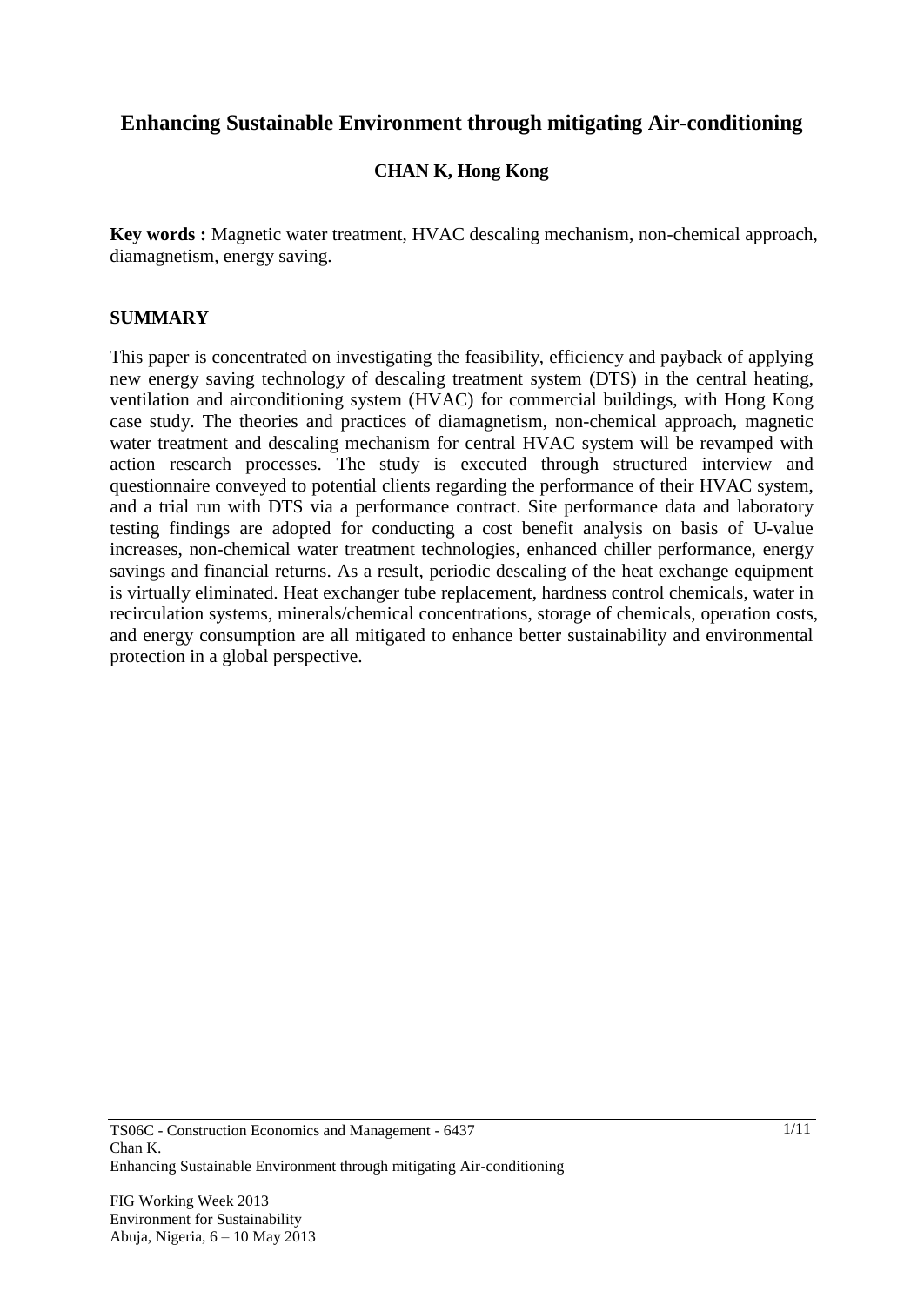# **Enhancing Sustainable Environment through mitigating Air-conditioning**

# **CHAN K, Hong Kong**

### **1. BACKGROUND**

According to the HKSAR Environmental Protection Department (EPD, 2009), Hong Kong has been facing two air pollution issues (1) local street-level pollution, and (2) regional smog problem. Diesel vehicles are the main source of street-level pollution. Smog, however, is caused by a combination of pollutants from motor vehicles, industry and power plants both in Hong Kong and the Pearl River Delta region. The HKSAR Air Pollution Control Ordinance provides the control of emissions from power plants, industrial and commercial sources, construction activities, open burning, asbestos, petrol filling stations and dry-cleaning machines. It also limits the sulphur content of industrial fuel, thus reduces the sulphur dioxide pollution to low levels. Emissions from power plants have been substantially reduced over the years even though demand for power has increased. However, about one-third of the total electricity consumption in Hong Kong goes to airconditioning systems. Majority of the airconditioning systems in local non-domestic premises is electric motor-driven centralized air-cooled type of fair energy efficiency. They account for about one-fourth of the total electricity consumption. Energy savings are associated with the prevention or removal of scale build-up on a heat exchange surface where even a thin film (0.8 mm) can increase energy consumption by nearly 10% (ASHRAE, 2001). A secondary energy savings can be attributed to reducing the pump load, or system pressure required to move the water through a scale-free, unrestricted piping system.

The magnetic technology has been investigated since the 19th century, when lodestones and naturally occurring magnetic mineral formations were used to decrease the formation of scale in cooking and laundry applications (Baker and Judd, 1996). Magnetic or electrostatic scale control technologies can be used as a replacement for most water-softening equipment (Reimers, DeKernion and Leftwich, 1979). Specifically, chemical softening (lime or lime-soda softening), ion exchange, and reverse osmosis, when used for the control of hardness, could potentially be replaced by non-chemical water conditioning technology (Quinn, Molden and Sanderson, 1996). This would include applications both to cooling water treatment and boiler water treatment in once-through and re-circulating systems. This savings is associated with the prevention or removal of scale build-up on a heat exchange surface, where even a thin film can increase energy consumption by nearly 10%. Secondary energy savings can be attributed to reducing the pump load, or system pressure, required to move the water through a scale-free, unrestricted piping system (Lienhard, 2001).

The technology involved uses a magnetic or electrostatic field to alter the reaction between scale-forming ions in hard water which contains high levels of calcium, magnesium, and other divalent cations (Marth, 1997). When subjected to heating, the divalent ions form insoluble compounds with anions such as carbonate. These insoluble compounds have a much lower heat transfer capability than heat transfer surfaces such as metal. They are insulators, where additional fuel consumption would be required to transfer its equivalent energy (Simpson,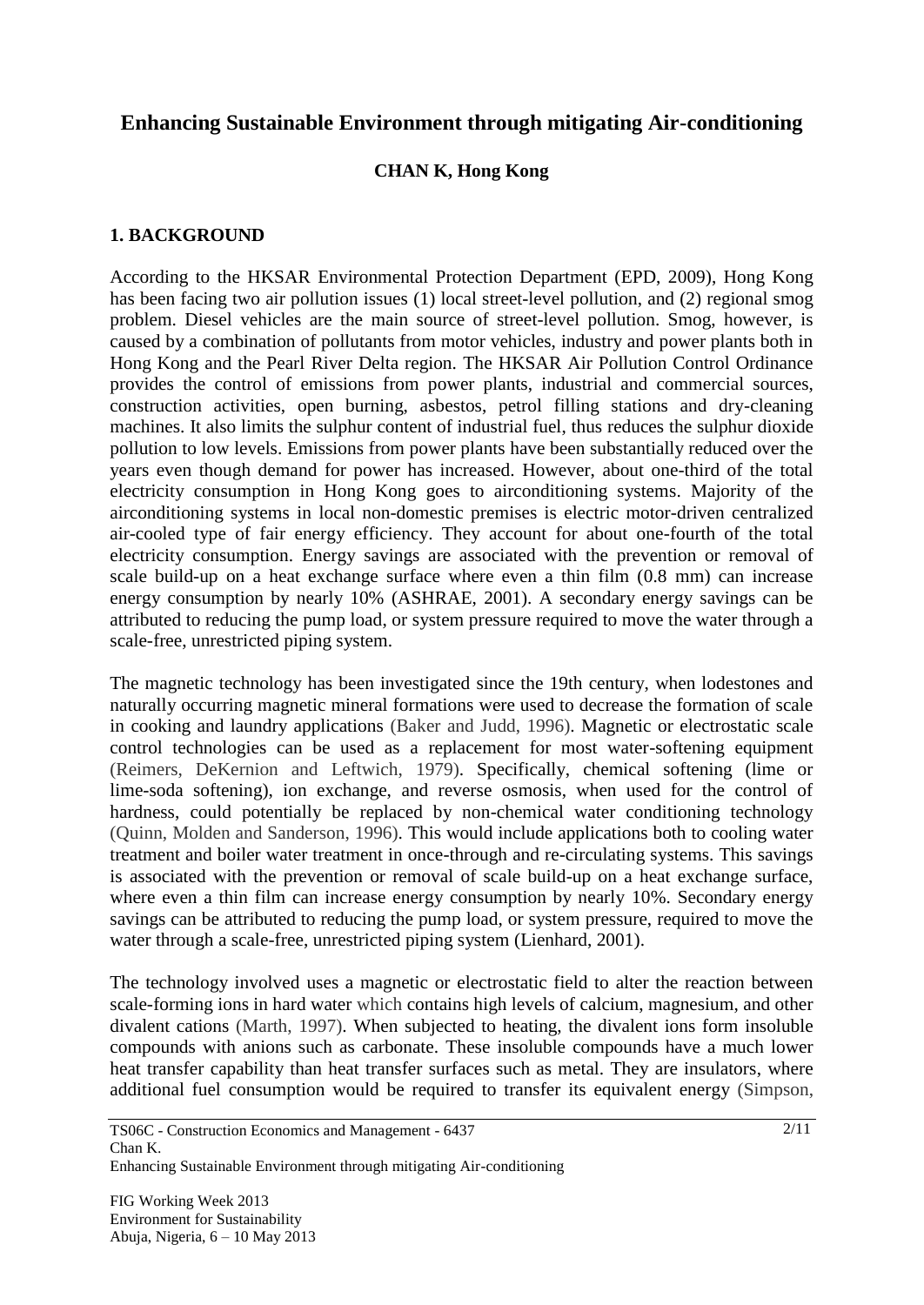1980). These technologies can be used as a replacement for most water-softening equipment. Specifically, chemical softening (lime or lime-soda softening), ion exchange, and reverse osmosis, when used for the control of hardness, can be replaced by the non-chemical water conditioning technology (Quinn, Molden and Sanderson, 1996). This would include applications both to cooling water treatment and boiler water treatment, in once-through and re-circulating systems. The magnetic technology is generally not applicable in situations where the hard water contains "appreciable" concentrations of iron (parts per million or mg/L). The action of magnetic field on the hardness-causing ions is very weak; and conversely, on the iron ions is very strong, which interferes with the water conditioning action (Fryer, 1995).

Generally, the preferred installation location for use with cooling towers or heat exchangers is upstream of the heat exchange location and upstream of the cooling tower. Downstream of the cooling tower but upstream of the heat source was also mentioned as a possible installation location, primarily for the use with chillers or other cooling equipment. The primary caveat on installation of the magnetic technology is that high voltage (230V, 3-phase or above) power lines interfere with operation by imposing a second magnetic field on the water. This second magnetic field most likely will not be aligned with the magnetic field of the device, thus introducing interference and reducing the effectiveness of the treatment (Busch, Parke, Darling and McAtee, 1986). Moreover, magnetic and electric fields interact with a resultant force generated in a direction perpendicular to the plane formed by the magnetic and electric field vectors. Positively charged particles will move in a direction per the Right-hand Rule, where the electric and magnetic fields are represented by the fingers and the force by the thumb. Negatively charged particles will move in the opposite direction. This force is in addition to any mixing in the fluid due to turbulence (Busch, Parke, Darling and McAtee, 1986).

Positive charged ions (calcium and magnesium, primarily) and negative charged ions (carbonate and sulfate, primarily) are directed toward each other with increased velocity. The increased velocity will result in increased collisions between the particles, forming insoluble particulate matter, and further growth of scale crystal (Marth, 1997). The treatment efficiency increases with increasing hardness; thus each ion will need to travel a shorter distance before encountering an ion of opposite charge. A similar reaction occurs at a heat exchange surface but the force on the ions results from the heat input to the water. Heat increases the motion of the ions, which then collide. The scale exhibits an inverse solubility relationship with temperature, meaning that the solubility of the material decreases as temperature increases. At the hottest point in a heat exchanger, the scale is least soluble. Due to thermally induced currents, the ions are most likely to collide nearest the surface. As above, the precipitate formed acts as a foundation for further crystal growth (Benson and Martin, 1994).

Calcite is an adherent mineral that causes the build-up of scale on the heat exchange surface. When the reaction between positively charged and negatively charged ions occurs at low temperature, the mineral form is usually aragonite. Aragonite is much less adherent to heat exchange surfaces, and tends to form smaller-grained or softer-scale deposits, as opposed to the monolithic sheets of scale common on heat exchange surfaces (Parsons, Wang, Judd and Stephenson, 1997). These smaller-grained or softer-scale deposits are stable upon heating and can be carried throughout a heating or cooling system while causing little or no apparent damage. This transport property allows the mineral to be moved through a system to a place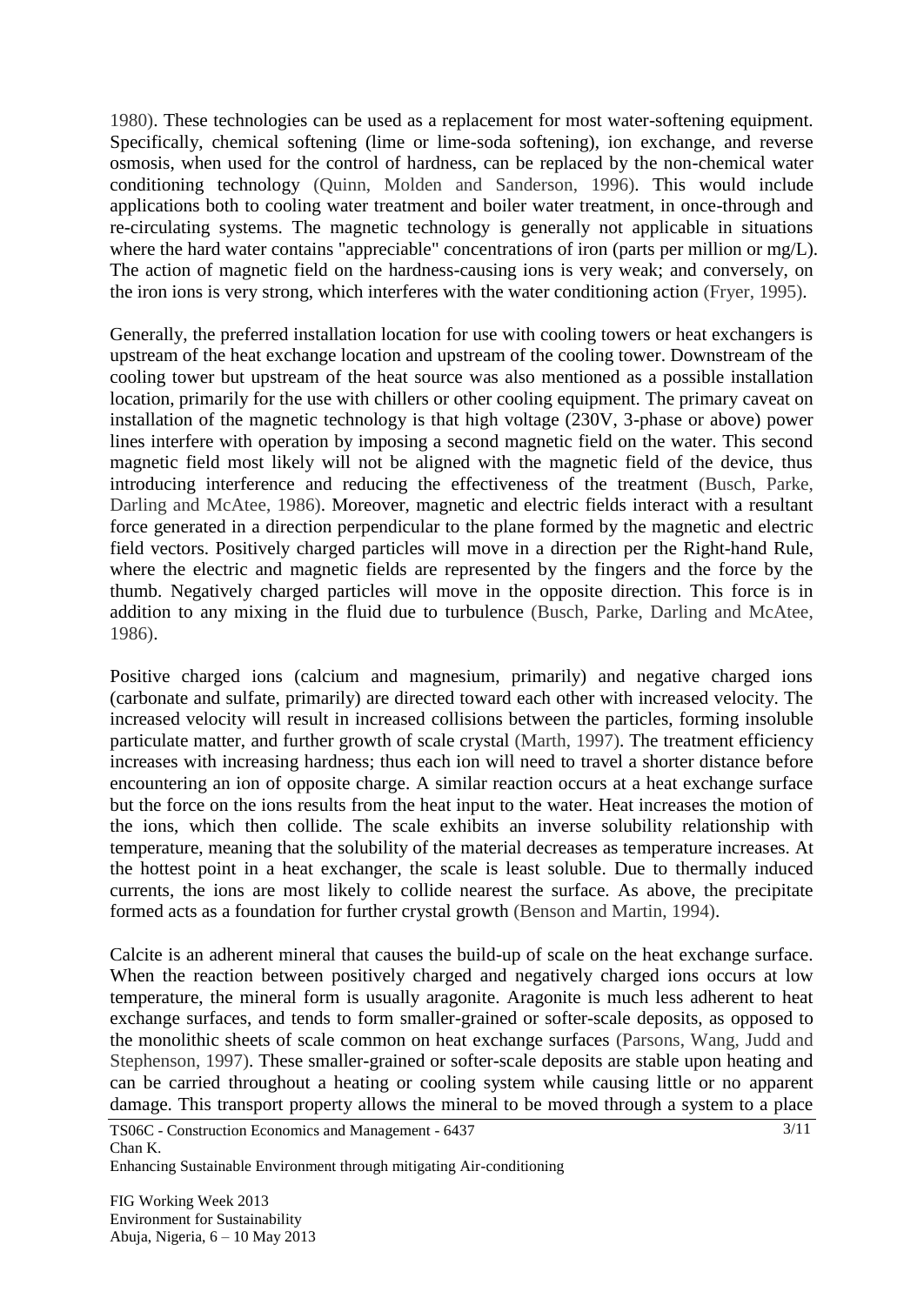where it is convenient to collect and remove the solid precipitate. This may include removal with the wastewater in a once-through system, with the blow down in a re-circulating system, or from a device such as a filter, water/solids separator, sump or other device specifically introduced into the system to capture the precipitate (Parsons, Wang, Judd and Stephenson, 1997).

Water savings are also possible in re-circulating systems through the reduction in blow down necessary. If the chemical consumption for scale control is reduced, it may be possible to reduce blow down also. However, the management of corrosion inhibitor and/or biocide build-up, and/or residual products or degradation by-products, may become the controlling factor in determining blow down frequency and volume (Fryer, 1995). In addition, water suppliers contain, magnesium and other divalent cations which usually precipitates and dorms scale when subjected to heat exchange. The scale will clog up inside the heat exchange equipment (such as the condenser and evaporator of chiller, air-handling equipment). This not only reduces the heat exchange capability but also eventually increases the operating cost for the scale has a much lower heat transfer capability than heat transfer surfaces such as metal.

The coefficient of the heat exchangers in airconditioning system must be increased if the scale in the tubes is removed. Descaling Treatment System can effectively remove scale in water carrying equipment without the use of any chemicals, which reduce the maintenance cost consumed under the conventional cleaning method. Without scale in the airconditioning system, smaller difference between the condensing temperature and evaporating temperature of the chiller is possible, so that the chiller energy performance can be improved with the electric energy consumption reduced. Besides, with higher heat transfer coefficient of the heat exchangers, smaller size of air-handling equipment and chillers can be designed for new air-conditioning systems so that initial investment can thus be reduced. DTS, using modern microprocessors and signal processing techniques, produces a complex, modulating frequency waveform to achieve in both scale removal and prevention. Under the attack of complex waveform, the scale molecules are restructured for recombination and the scale will gradually break and turn into aragonite. Aragonite is a stable crystallized particle in suspension which is highly soluble to water. To avoid further corroded by flowing water, the scale which has been transformed into aragonite will be detached form the pipe and flush away by the flowing normal water. Unlike any other system, the DTS not only prevents the formation of scale, but also removes any scale in the water system. The energy savings and market potentials of each candidate technology could be evaluated using a modified version of the Facility Energy Decisions Screening (FEDS) software tool (Dirks and Wrench, 1993).

# **2. RESEARCH METHODOLOGY**

# **2.1 Structured interview with potential clients**

Structured interviews with client and in-situ checking of the existing plant conditions are carried out. After collecting these information, by comparing the electricity tariff with the efficiency of the cooling system, possible energy reduction/saving and payback by adopting the descaling treatment system will be analysed for clients' consideration. Due to the continuous operation of cooling system; the condenser, chiller piping, fan coil units, cooling

FIG Working Week 2013 Environment for Sustainability Abuja, Nigeria, 6 – 10 May 2013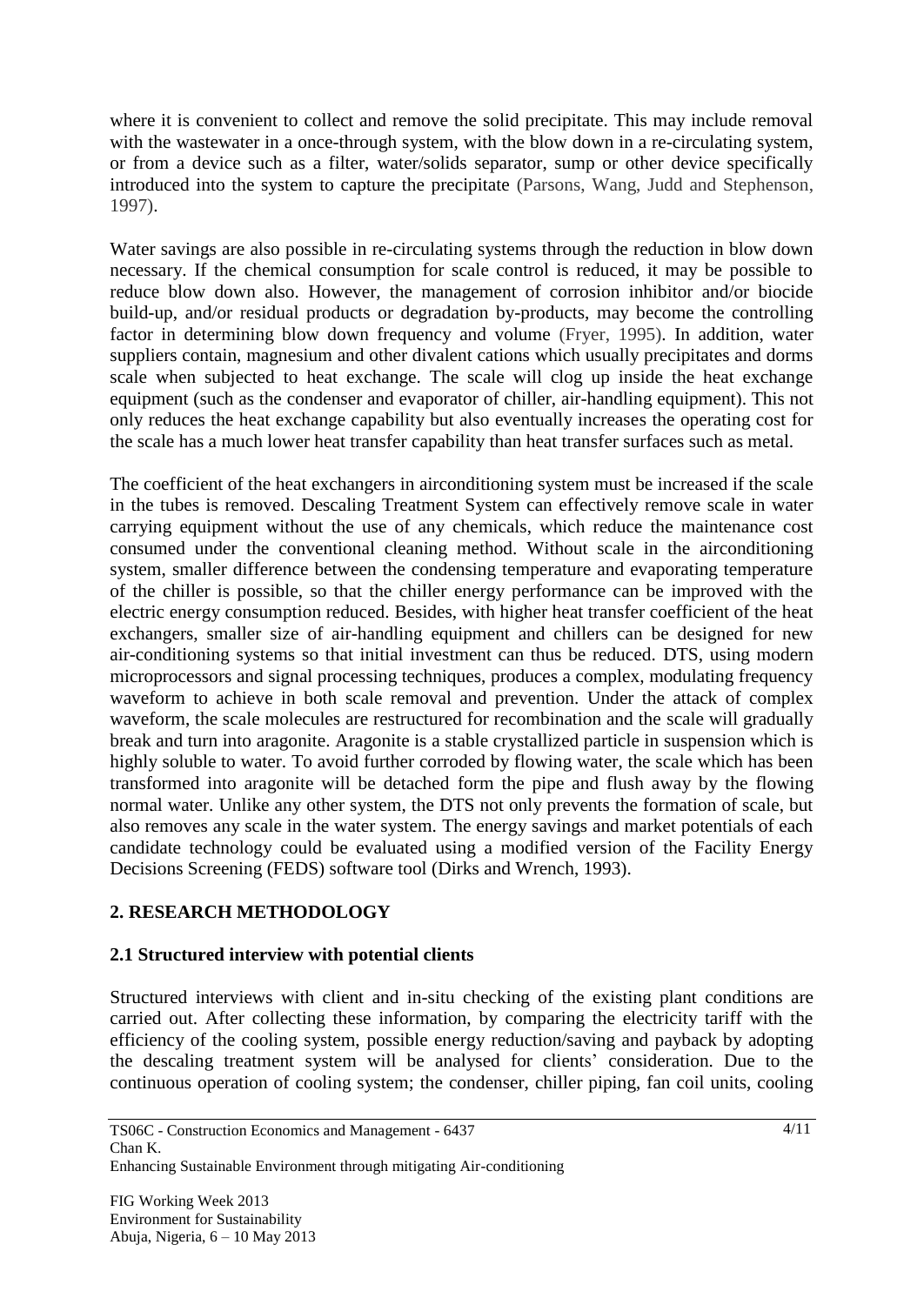tower and evaporator will definitely accumulate certain scale especially for plants operating for more than 5-6 years old, resulting in low efficiency and high energy wastage.

It will be in the form of "Performance Contract" i.e. the rent payment will be according to the performance which meets the target electricity saving over a period of time. It is a smart, affordable and increasingly common method to achieve building improvements that save energy and money. It creates a win-win situation for the client and supplier, and there is no direct cost for equipment at initial stage. The potential benefits to client include (1) free to up-grade the condition of existing air-conditioning plants, (2) the energy saved will be used to offset the initial labor cost, maintenance cost during the contractual period, (3) the energy saving system will advance the maintenance system, and (4) less responsibility during the contract period. Benefits to the service provider encopmpass (1) simple contract terms to follow, (2) raise the business turnover rate from rent payment scheduled by client, and (3) less technical labor demanded for installation and maintenance. There will be a trial run for testing the initial performance. Recording the data by sensor before and after installing the equipment serves as a comparison for electricity savings. After evaluation of the performance, the bulk contractual works will be officially commenced.

# **2.2 Case Study and Monitoring**

The subject building ACP is a commercial complex consisting of two 11-storey office towers, a 4 star hotel over a retail podium in central business district of Hong Kong. After checking with the existing HVAC system, the mock up trial will be held in the Tower 1 Ground floor AHU room. The test is carried out on one of the primary air units (PAU). The air-handling equipment (AHU, PAU and FCU) and chiller (condenser and evaporator) are all heat exchangers. To determine the thickness of scale and the performance of DTS, a test is designed to compare the heat transfer changes before and after DTS is installed. Then the energy saving and other benefits of adopting DTS on airconditioning system are analyzed. Moreover, an automatic data acquisition system will be installed in the plant room, and the following parameters have been measured:

- DB temperature, and relative humidity at inlet and outlet of air stream
- Air velocity, or air flow rate, on air side
- Water temperature at water inlet and outlet pipelines
- Water flow rate
- Water pressure drop across the heat exchanger

All the sensors are connected into the data loggers directly for mV output sensors and indirectly through transformers and/or transmitters for higher voltage output and current output sensors. The performance tests lasted for four months, with all the data recorded by a computer in 4-minutes intervals, and the DTS was installed near the end. The chiller water flow rate measurement was difficult job as there was no water flow rate sensor in the existing pipeline. In order not to damage the pipeline and stop the operation of the air-conditioning system, an ultrasonic flow meter was used. By removing approximately 200mm(L)x600mm (Perimeter) insulation layer from the surface of the supply chilled water pipe running to the primary air unit, one set of ultrasonic flow sensor was mounted on the upper surface of the pipe. Proper calibration of the flow meter was made in an accredited HK laboratory before

Enhancing Sustainable Environment through mitigating Air-conditioning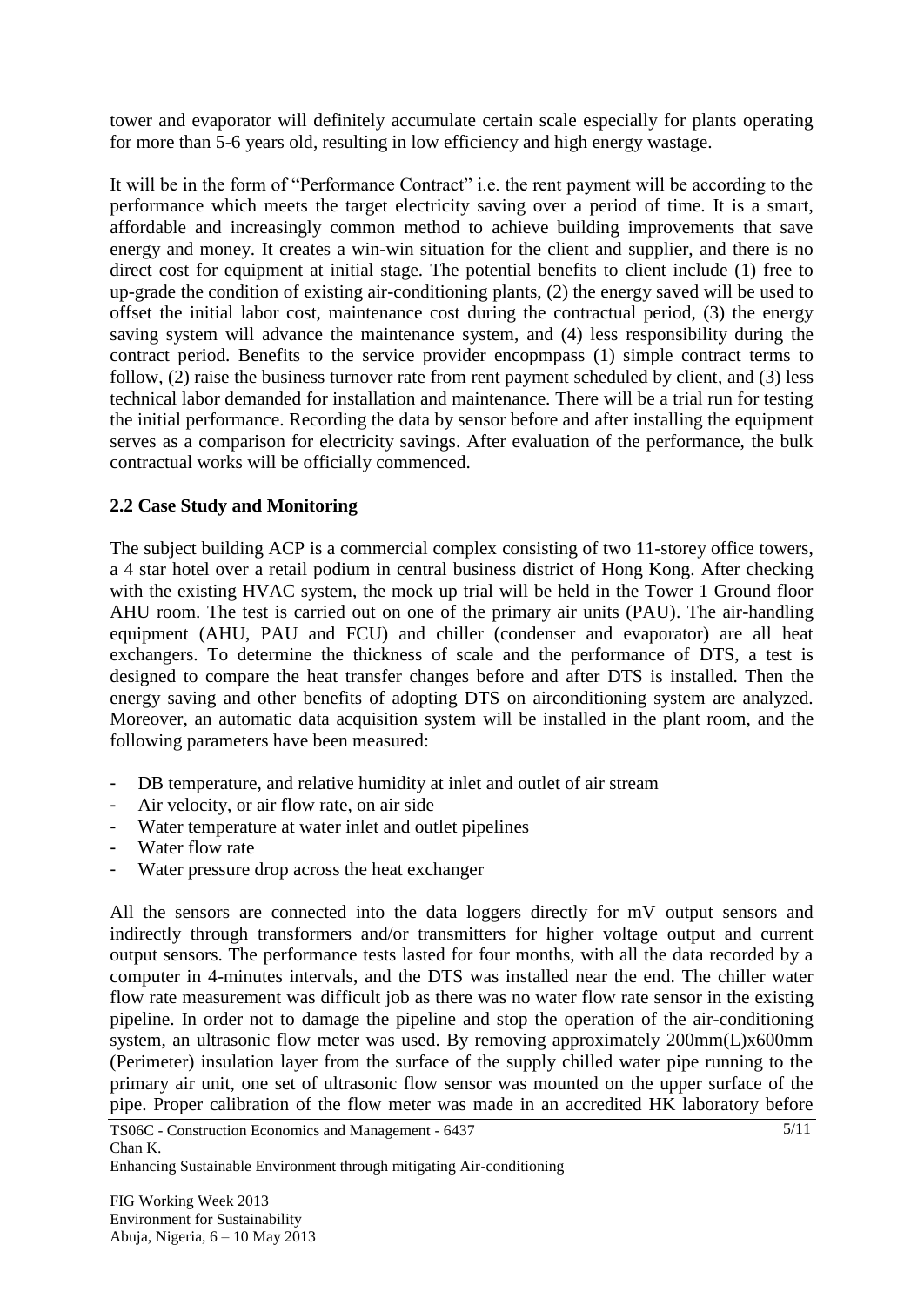test. All other sensors were calibrated from time to time, especially the humidity sensors. A more accurate humidity measurement kit was used to check the accuracy of the two humidity sensors regularly to maintain a high accuracy of the measurements.

### **2.3 Theoretical Analysis of U-value**

A heat exchanger is to transfer heat between two fluid masses at different temperature. To account for the resistance offered by a clean and a non-clean cooling coil, the overall heat transfer coefficient U and outer area of respective tube surfaces are adopted. Yet it is difficult to predict the thermal conductivity of the scale. The exact values have to be referred to specific heat exchanger configurations; to particular fluids, to fluid velocities, to operating temperatures, and to the age of the heat exchanger. The thermal resistance generally drops with increased velocity and increases with temperature and age. To illustrate the impact of the scale on the heat transfer performance, different assumptions of the thermal conductivity and some other parameters are given for different applications.

### a) Air-handling equipment

Some air-handling equipment including Air Handling Unit (AHU), Primary Air Unit (PAU) and Fan Coil Unit (FCU) are used in the project. They are all air to water heat exchangers with the chilled water flow inside the tubes to cool the air outside the tubes in the units. The thermal conductivities, the heat transfer coefficients and dimensions will follow the equation Eq. (1).

$$
U = \frac{1}{\frac{1}{h_i} \frac{R_o}{R_i - W_s} + \frac{R_o}{k_{scale}} \ln \frac{R_i}{R_i - W_s} + \frac{R_o}{k_{pipe}} \ln \frac{R_o}{R_i} + \frac{1}{h_o}}
$$
(1)

#### **Equation 1**

#### b) Condenser

The condensers used in the project are shell-and-tube heat exchangers. Chilled water is circulated in the shell-and-tube condensers through one ore more continuous or assembled coils contained within the shell and the refrigerant vapour condenses outside the tubes.

#### c) Evaporator

The energy is transferred from the chiller water to the evaporator surfaces, and then conducted through the surfaces to the refrigerant. The refrigerant absorbs heat mainly as latent energy in the evaporator and the fluid from the compressor is usually superheated vapour. The other parameters remain unchanged. Based on Eq. (1) and the parameter assumptions of the air-handling equipments, condenser and evaporator; the increasing percentage of the U-value resulting from the removal of scales are shown in Fig. 1.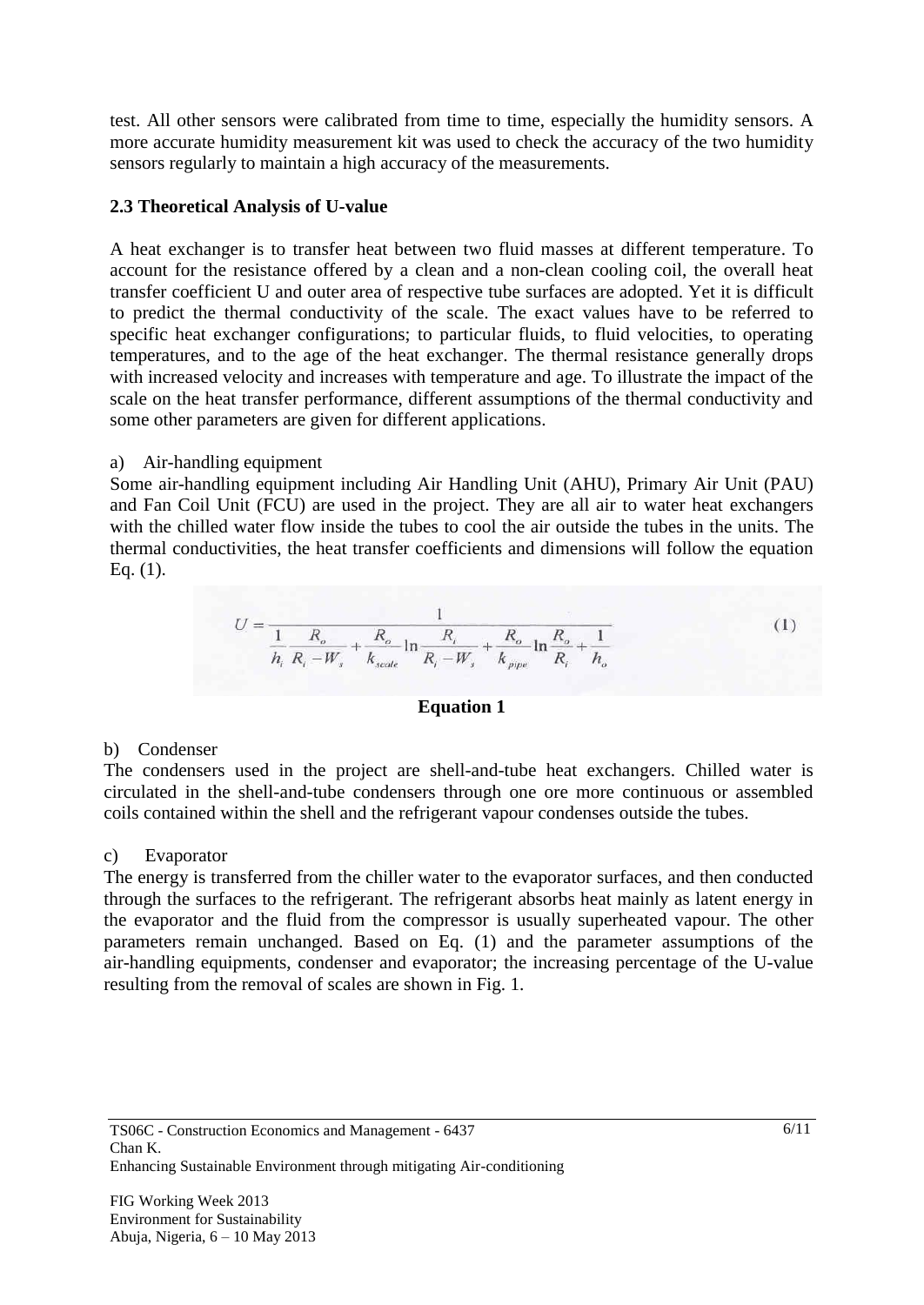

**Fig. 1. U-value vs. scale thickness**

The increasing percentage of the three applications is approximately linear with the thickness of the scale, but the slopes are different. The increasing percentage of the air-handling equipments looks small in contrast to that of the condenser and evaporator, mainly because the scale in the air-handling equipments has introduced smaller resistances than the scale in condenser and evaporator. Moreover, the increasing percentage of evaporator is a slightly larger than the percentage of condenser owing to the refrigerant heat transfer coefficient difference between these two heat exchangers.

#### **3. RESULT AND ANALYSIS**

The experimental data of the PAU during the four months are used to analyze the U-value variation before and after the installation of DTS. The heat transferred at any time between the chilled water in the tubes and the air outside the tubes can be expressed by:

$$
\Delta T_{lm} = \frac{\Delta T_1 - \Delta T_2}{\ln \frac{\Delta T_1}{\Delta T_2}}
$$
  
Equation 2

 $U = \frac{Q}{A\Delta T_{lm}} = \frac{\dot{m}_w c (T_{wa} - T_{w_l})}{A\Delta T_{lm}}$ **Equation 3**

The performance of heat transfer is affected by the inlet conditions of both fluid streams. Since the inlet air conditions vary during the data acquisition period, the energy saving performance of the DTS changes with the inlet conditions such as temperature and relative humidity. The change of the U-value according to the inlet air temperature under different relative humidity before and after DTS installation is displayed in Fig. 2.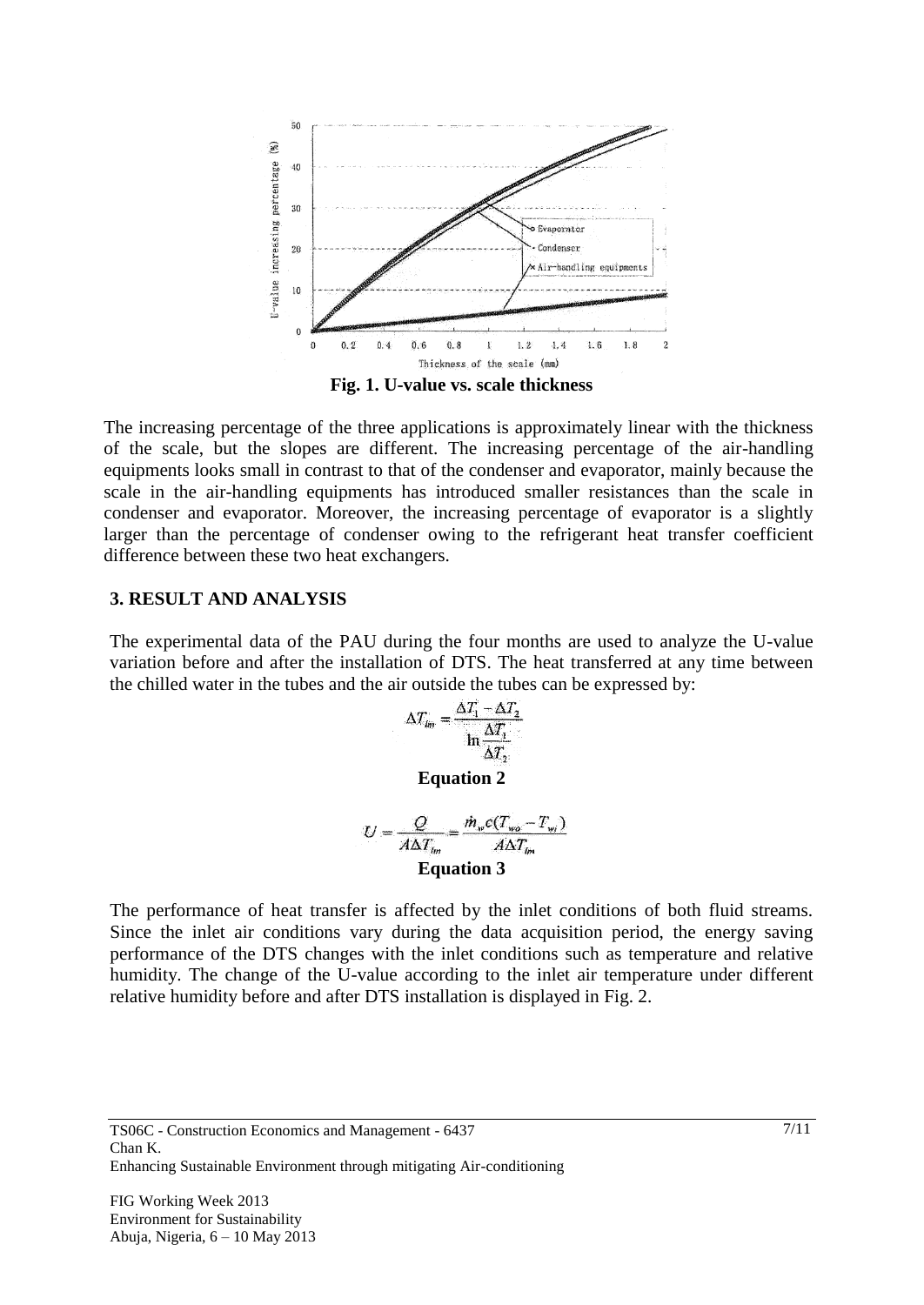

**Fig. 2. Inlet air temperature**

From the analysis, the mean increasing percentage of the U-value is about 1.15% after DTS installation. However, removing the prior build-up scales on heat exchanger surfaces may take 30 days to over a year. Depending upon the thickness and composition of the scale, the increasing percentage of U-value is estimated to about 1.5% after installing the PAU. According to the theoretical increasing percentage of the air-handling equipments shown in Fig. 1, the thickness of scale is about 0.36 mm with 1.5% U-value increasing percentage. This is also consistent with the actual situation. For the PAU, only a thin lamina of scale is formed after DTS installation. The mean thickness of scale for other heat exchangers (condenser and evaporator) would be also 0.36 mm.

#### **4. ENERGY SAVING ANALYSIS**

DTS could achieve energy saving for the chillers (due to higher chilled water supply temperature) and pumps (due to less flow resistance). When DTS is installed on the condenser side of chiller, the heat transfer performance of condenser will be improved, which will result in a smaller temperature difference between the cooling water and refrigerant. The same cooling water temperature, and the refrigerant temperature in condenser can be decreased. When the evaporator side of the chiller is installed with DTS, the refrigerant temperature in the evaporator can be increased. As to the air-handling equipments, after installing DTS, a higher chilled water temperature is possible which will produce a higher evaporating temperature. With a lower condensing temperature or a higher evaporating temperature or both, the heat transfer temperature difference of the refrigerant cycle will be reduced, thus a higher coefficient of performance (COP) and energy saving can be achieved for the chillers.

a) Variation of the condensing and evaporating temperature

With the increased U-value, to maintain the same heat transfer capability, the temperature difference between the two streams of the heat exchangers can be reduced correspondingly.

b) Variation of COP

TS06C - Construction Economics and Management - 6437 Chan K. Enhancing Sustainable Environment through mitigating Air-conditioning

FIG Working Week 2013 Environment for Sustainability Abuja, Nigeria, 6 – 10 May 2013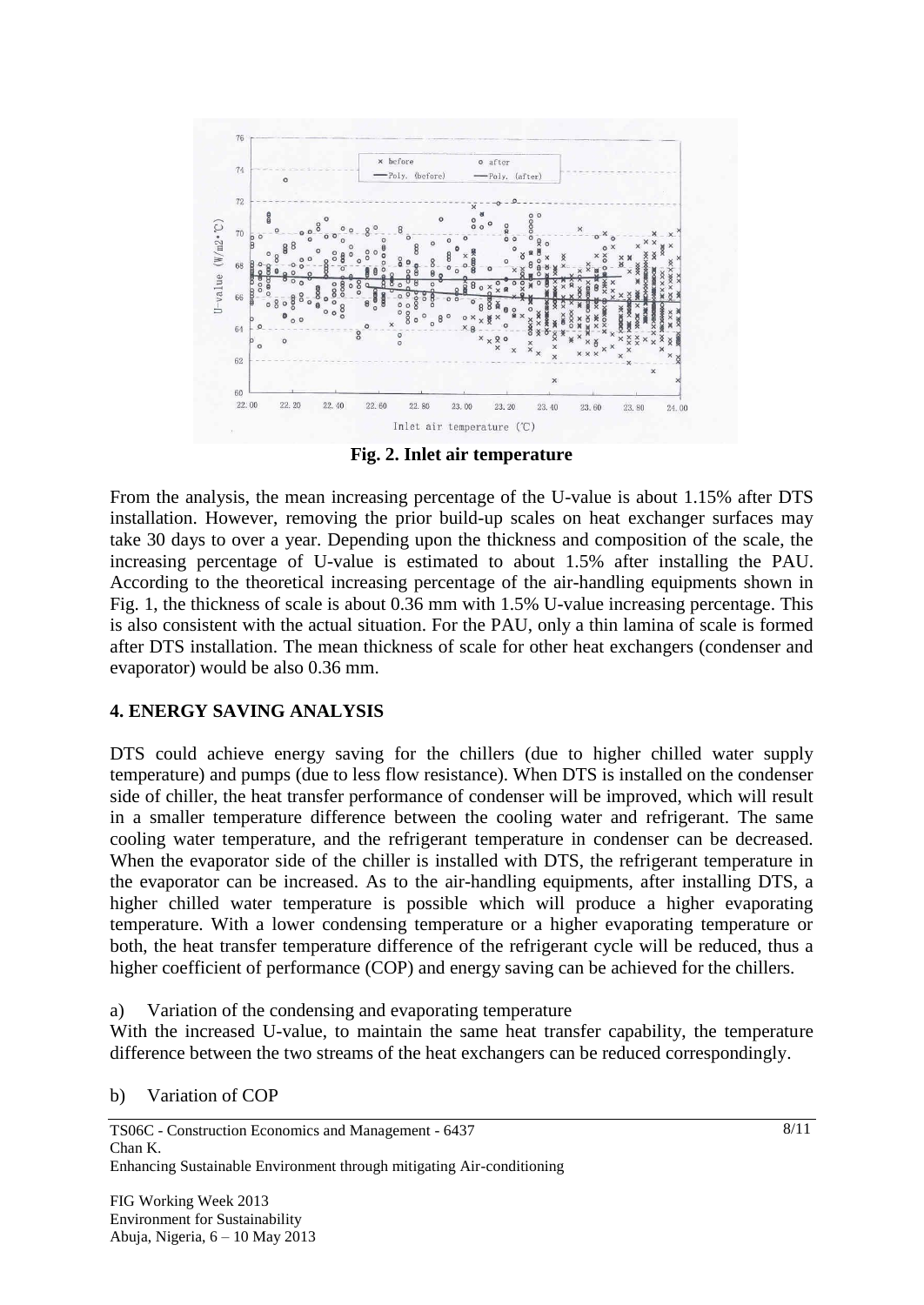The basic vapour refrigeration cycle is used to analyze the real chiller performance of the central airconditioning system. The cycle is a theoretical cycle because several assumptions are made and differerent from the responses in a real refrigeration cycle. It does not experience superheating of the refrigerant in the evaporator or subcooling of the refrigerant in the condenser. Even considering these differences between theoretical and real refrigeration processes, the analysis of a basic saturated cycle is worthwhile because the fundamental processes can be easily identified. Furthermore, the basic saturated cycle sets the standard against all actual vapour-compression cycles for comparison in determining their relative efficiency at various operating conditions.

### c) Energy saving percentage

With the increased COP, to maintain the same cooling capability, the energy consumed by the chillers may be reduced. The annual net benefit for using the DTS is mainly achieved by savings in electric energy and chemical usage as demonstrated in Table 1.

| Year         | Reduction in<br>Electricity | % shared by<br>SK Mgt. | Less<br>Service<br>Payment | Maintenance<br>Cost after<br>Contract<br>Period | Total<br>Savings |
|--------------|-----------------------------|------------------------|----------------------------|-------------------------------------------------|------------------|
| 0.5          | 26,403                      | 20%                    | $-21,122$                  |                                                 | 5,281            |
| 1.0          | 26,403                      | 20%                    | $-21,122$                  |                                                 | 8,281            |
| 1.5          | 26,403                      | 23%                    | $-20,330$                  |                                                 | 6,073            |
| 2.0          | 26,403                      | 23%                    | $-20,330$                  |                                                 | 6,073            |
| 2.5          | 26,403                      | 26%                    | $-19,538$                  |                                                 | 6,865            |
| 3.0          | 26,403                      | 26%                    | $-19,538$                  |                                                 | 6,865            |
| 3.5          | 26,403                      | 32%                    | $-17,954$                  |                                                 | 8,449            |
| 4.0          | 26,403                      | 32%                    | $-17,954$                  |                                                 | 8,449            |
| 4.5          | 26,403                      | 40%                    | $-15,833$                  |                                                 | 10,570           |
| 5.0          | 26,403                      | 40%                    | $-15,833$                  |                                                 | 10,570           |
| 6.0          | 52,805                      |                        |                            | $-4,800$                                        | 48,005           |
| 7.0          | 52,805                      |                        |                            | $-4,800$                                        | 48,005           |
| 8.0          | 52,805                      |                        |                            | $-4,800$                                        | 48,005           |
| 9.0          | 52,805                      |                        |                            | $-4,800$                                        | 48,005           |
| 10.0         | 52,805                      |                        |                            | $-4,800$                                        | 48,005           |
| <b>Total</b> | 528,050                     |                        | $-189,553$                 | $-24,000$                                       | 314,500          |

*Mode of payment based on reducing share of savings; electricity charge @\$0.9/kWh* **Table 1. Potential Savings of Applying Water DTS**

Enhancing Sustainable Environment through mitigating Air-conditioning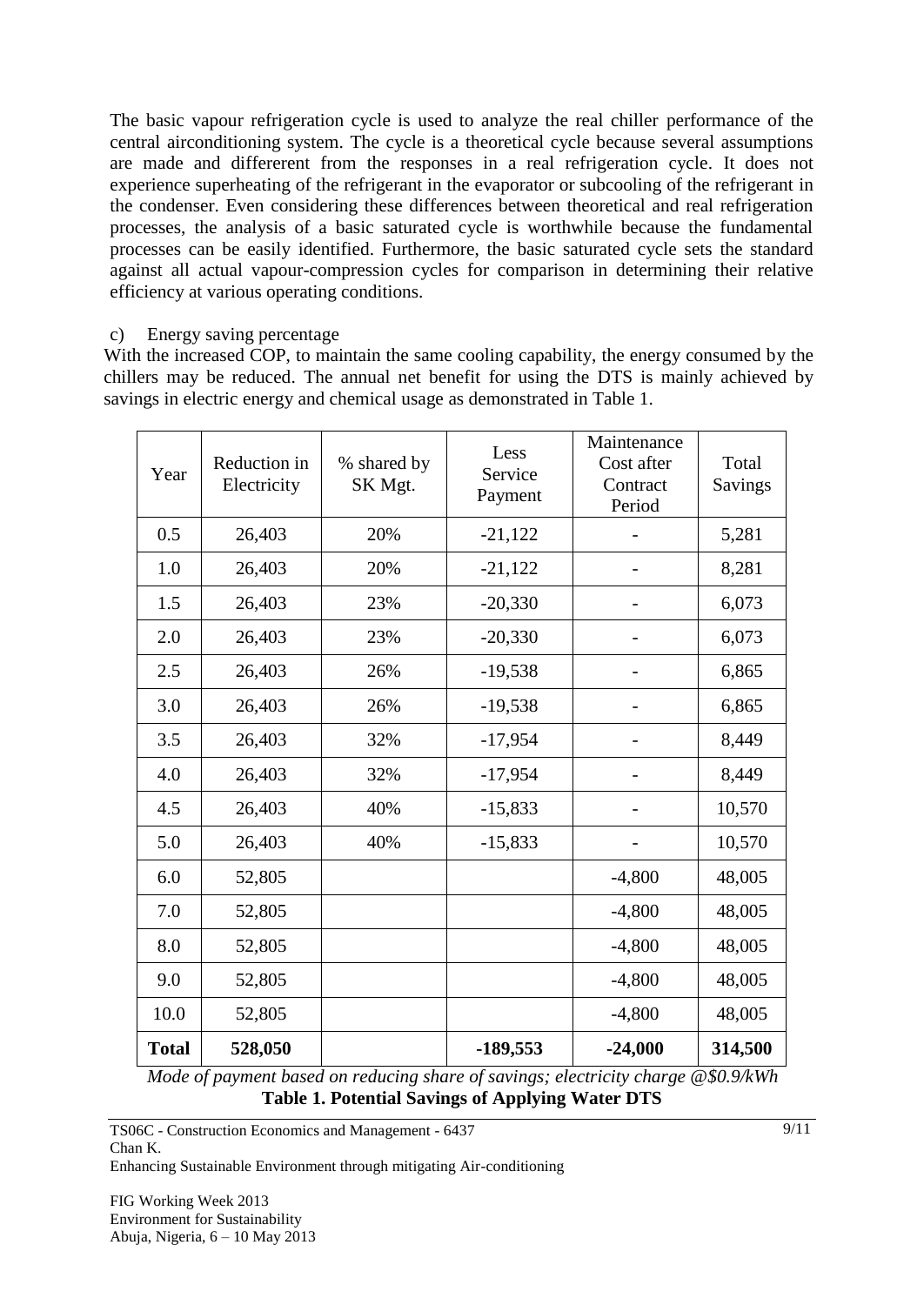If the A/C energy consumption per square meter is HK\$130 and the local electric energy cost for commercial buildings is HK\$0.90 per kWh, total saving of whole building will be:

$$
N_{electric} = \eta \times A \times 130 \text{ kWh/m}^2 \times \text{HK} 80.9 \text{ per kWh}
$$

#### **Equation 4**

In systems that are descaled frequently or have low scale formation (due to low hardness and/or an effective chemical scale control program), the savings in energy consumption is lower. In systems where descaling is infrequent or absent, or where the chemical scale control program is not as effective as in controlling scale formation, the energy saving can be much higher. In each case, the energy saving percentage must be proportional to the thickness of the scale layer removed.

# **5. CONCLUSION**

Minimizing electricity consumption helps in energy saving and decreasing carbon dioxide emission from power station. With the foregoing case study, it demonstrates an all-win situation for clients, service providers and global mankind. Through the rent to own contract, the rent payment is flexible and prorata with the energy to be saved. The warranty period can be commenced after the expiration of the lease period. Ownership of the equipment will be transferred by the service provider to client at the end of lease period at no extra cost.

Other potential energy savings would exist. The first is the elimination or reduction in the need for scale and hardness control chemicals. The handling and storage of chemicals (soda ash, salt, acid etc.) will be eliminated. In a typical plant, these materials and operational savings could mean a lot. Water saving is also possible in recirculation systems through reduction in blow down (to reduce/balance out the minerals and chemical concentrations). If the chemical consumption for scale control is reduced, blow down water is reduced too. Non-chemical water treatment technologies would also enhance better life cycle cost.

Secondly, there is a significant positive impact in maintenance. Periodic descaling of the heat exchange equipment is virtually eliminated. Thus process downtime, chemical usage, and labor requirements are eliminated. Field applications have shown that the technology is capable of controlling scale for extended periods of time.

The third potential savings is from reduction in heat exchanger tube replacement. Failure of tubes due to scale build-up and the resultant temperature rising across the heat exchange surface, will be eliminated or greatly reduced in proportion to reduction in scale formation. There are positive effects on the airconditioning system such as increased U-value of heat exchangers and increased COP of chillers.

The opportunity cost of potential environmental benefits have not been taken into account fully yet. Reduction in burning fossil fuels would cause lesser environmental problems e.g. particle emission, global warming gas generation.

TS06C - Construction Economics and Management - 6437 Chan K. Enhancing Sustainable Environment through mitigating Air-conditioning